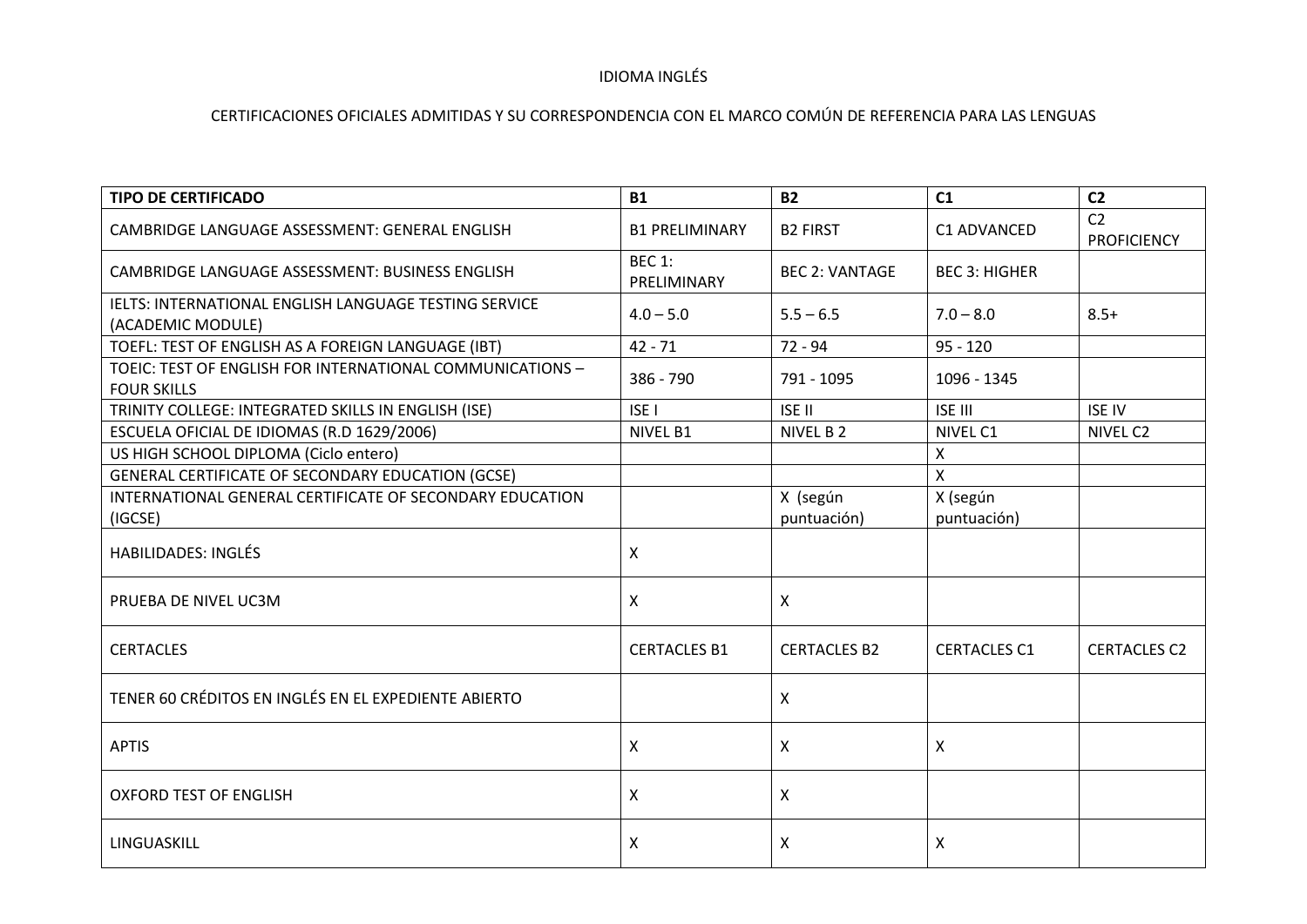#### IDIOMA FRANCÉS

| <b>TIPO DE CERTIFICADO</b>                                                                           | <b>B1</b>                                                                       | <b>B2</b>                                                                     | C <sub>1</sub>                                                    | C <sub>2</sub>                                                                      |
|------------------------------------------------------------------------------------------------------|---------------------------------------------------------------------------------|-------------------------------------------------------------------------------|-------------------------------------------------------------------|-------------------------------------------------------------------------------------|
| ESCUELA OFICIAL DE IDIOMAS (R.D.<br>1629/2006)                                                       | NIVEL B1                                                                        | NIVEL B 2                                                                     | NIVEL C1                                                          | NIVEL C2                                                                            |
| <b>CENTRE INTERNATIONAL D'ÉTUDES</b><br>PEDAGOGIQUES: DIPLÔME D'ÉTUDES<br>EN LANGUE FRANÇAISE (DELF) | DIPLÔME D'ÉTUDES<br><b>EN LANGUE</b><br><b>FRANÇAISE B1 (DELF</b><br><b>B1)</b> | DIPLÔME D'ÉTUDES EN LANGUE<br><b>FRANÇAISE B2 (DELF B2)</b>                   | DIPLÔME APPROFONDIE<br>DE LANGUE FRANÇAISE C1<br>(DALF C1)        | DIPLÔME APPROFONDIE<br>DE LANGUE FRANÇAISE<br>C <sub>2</sub> (DALF C <sub>2</sub> ) |
| CENTRE INTERNATIONAL D'ÉTUDES<br>PEDAGOGIQUES: TEST DE<br>CONNAISSANCE DE FRANÇAIS (TCF)             | TCF NIVEAU 3 (B1):<br>300-399pts                                                | TCF NIVEAU 4 (B2): 400-499pts<br>/ TCF-DAP (DEMANDE<br>D'ADMISSION PRÉALABLE) | <b>TCF NIVEAU 5 (C1): 500-</b><br>599pts                          | <b>TCF NIVEAU 6 (C2): 600-</b><br>699pts                                            |
| <b>ALLIANCE FRANÇAISE</b>                                                                            | <b>CERTIFICAT D'ÉTUDES</b><br><b>EN FRANÇAIS</b><br><b>PRATIQUE 2 (CEFP 2)</b>  | DIPLÔME DE LANGUE<br><b>FRANÇAISE (DLF)</b>                                   | DIPLÔME SUPÉRIEURE<br>D'ÉTUDES FRANÇAISES<br><b>MODERNES (DS)</b> | DIPLÔME DE HAUTES<br>ÉTUDES FRANÇAISES<br>(DHEF)                                    |
| <b>CHAMBRE DE COMMERCE ET</b><br>D'INDUSTRIE                                                         |                                                                                 | DIPLOME DE FRANÇAIS<br>PROFESSIONNEL JURIDIQUE B2                             |                                                                   |                                                                                     |
| <b>CERTACLES</b>                                                                                     | <b>CERTACLES B1</b>                                                             | <b>CERTACLES B2</b>                                                           | <b>CERTACLES C1</b>                                               | <b>CERTACLES C2</b>                                                                 |
| BACCALAURÉAT                                                                                         |                                                                                 |                                                                               | x                                                                 |                                                                                     |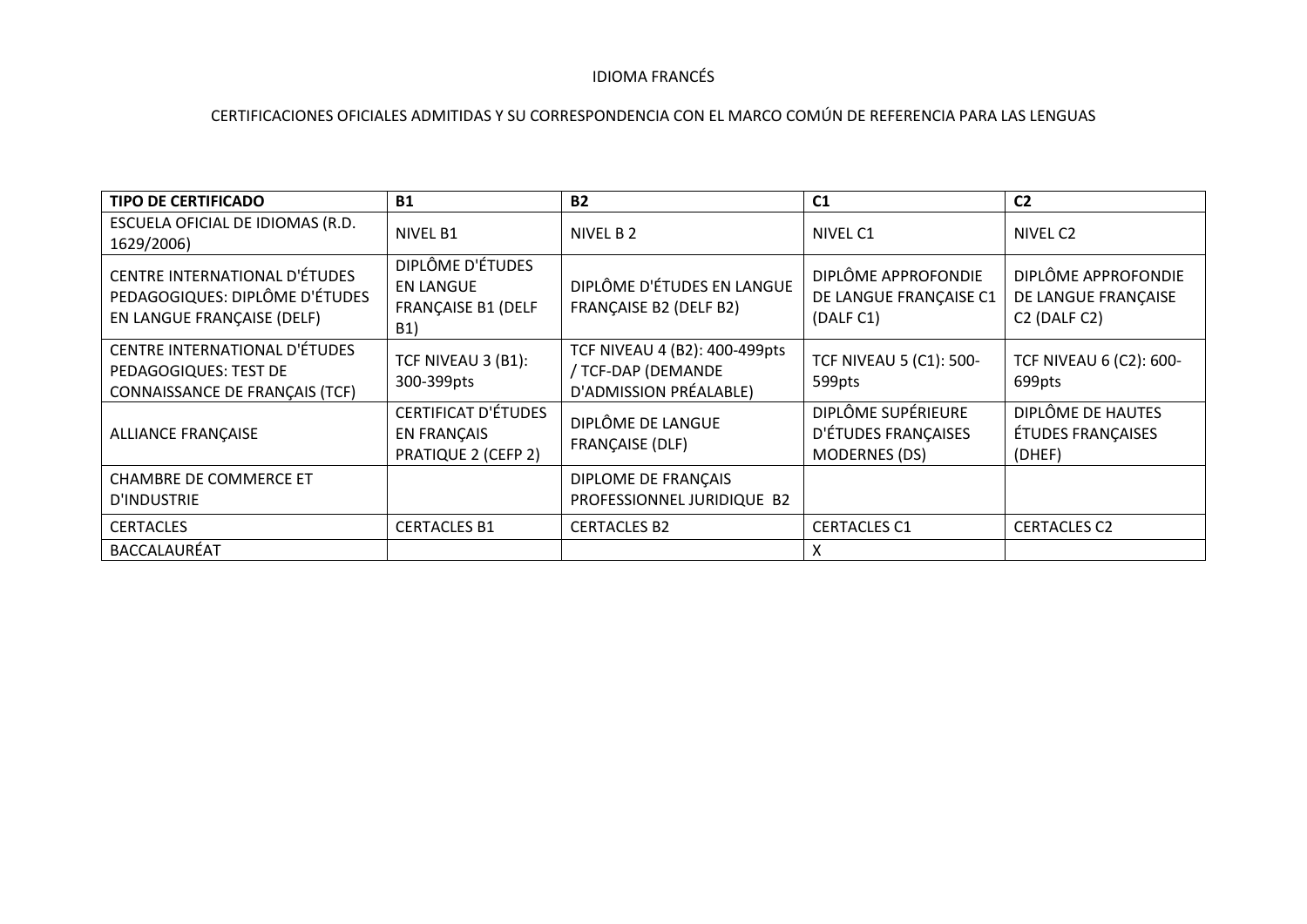## IDIOMA ALEMÁN

| <b>TIPO DE CERTIFICADO</b>                         | <b>B1</b>                                                | <b>B2</b>                       | C <sub>1</sub>                                                                  | C <sub>2</sub>                                                    |
|----------------------------------------------------|----------------------------------------------------------|---------------------------------|---------------------------------------------------------------------------------|-------------------------------------------------------------------|
| ESCUELA OFICIAL DE IDIOMAS (R.D.<br>1629/2006)     | <b>NIVEL B1</b>                                          | NIVEL B 2                       | NIVEL C1                                                                        | NIVEL C2                                                          |
| <b>GOETHE-INSTITUT</b>                             | ZERTIFIKAT DEUTSCH /<br>GOETHE-<br><b>ZERTIFIKAT: B1</b> | GOETHE-<br><b>ZERTIFIKAT B2</b> | GOETHE - ZERTIFICAT C1/<br><b>PRÜFUNG</b><br><b>WIRTSCHAFTSDEUTSCH</b><br>(PWD) | KLEINES DT. SPRACHDIPLOM<br><b>GROSSES DT.</b><br>SPRACHDIPLOM    |
| Test DaF                                           | TDN 3 (B1+)                                              | TDN 4 $(B2+)$                   | <b>TDN 5 (C1)</b>                                                               |                                                                   |
| DEUTSCHE SPRACHPRÜFUNG FÜR DEN<br>HOCHSCHUL-ZUGANG |                                                          | $DSH - 1$                       | $DSH - 2$                                                                       | $DSH - 3$                                                         |
| ZEUGNIS DER ALLGEMEINEN<br>HOCHSCHULREIFE (ABITUR) |                                                          |                                 | X                                                                               |                                                                   |
| <b>CERTACLES</b>                                   | <b>CERTACLES B1</b>                                      | <b>CERTACLES B2</b>             | <b>CERTACLES C1</b>                                                             | <b>CERTACLES C2</b>                                               |
| ÖSTERREICHISCHES SPRACHDIPLOM<br>DEUTSCH (ÖSD)     | ÖSD ZERTIFIKAT B1                                        | ÖSD ZERTIFIKAT<br><b>B2</b>     | ÖSD ZERTIFIKAT C1                                                               | ÖSD ZERTIFIKAT C2/<br><b>WIRTSCHAFTSSPRACHE</b><br><b>DEUTSCH</b> |
| THE EUROPEAN LANGUAGE CERTIFICATE<br>(TELC)        | TELC DEUTSCH B1                                          | TELC DEUTSCH B2                 | TELC DEUTSCH C1                                                                 | TELC DEUTSCH C2                                                   |